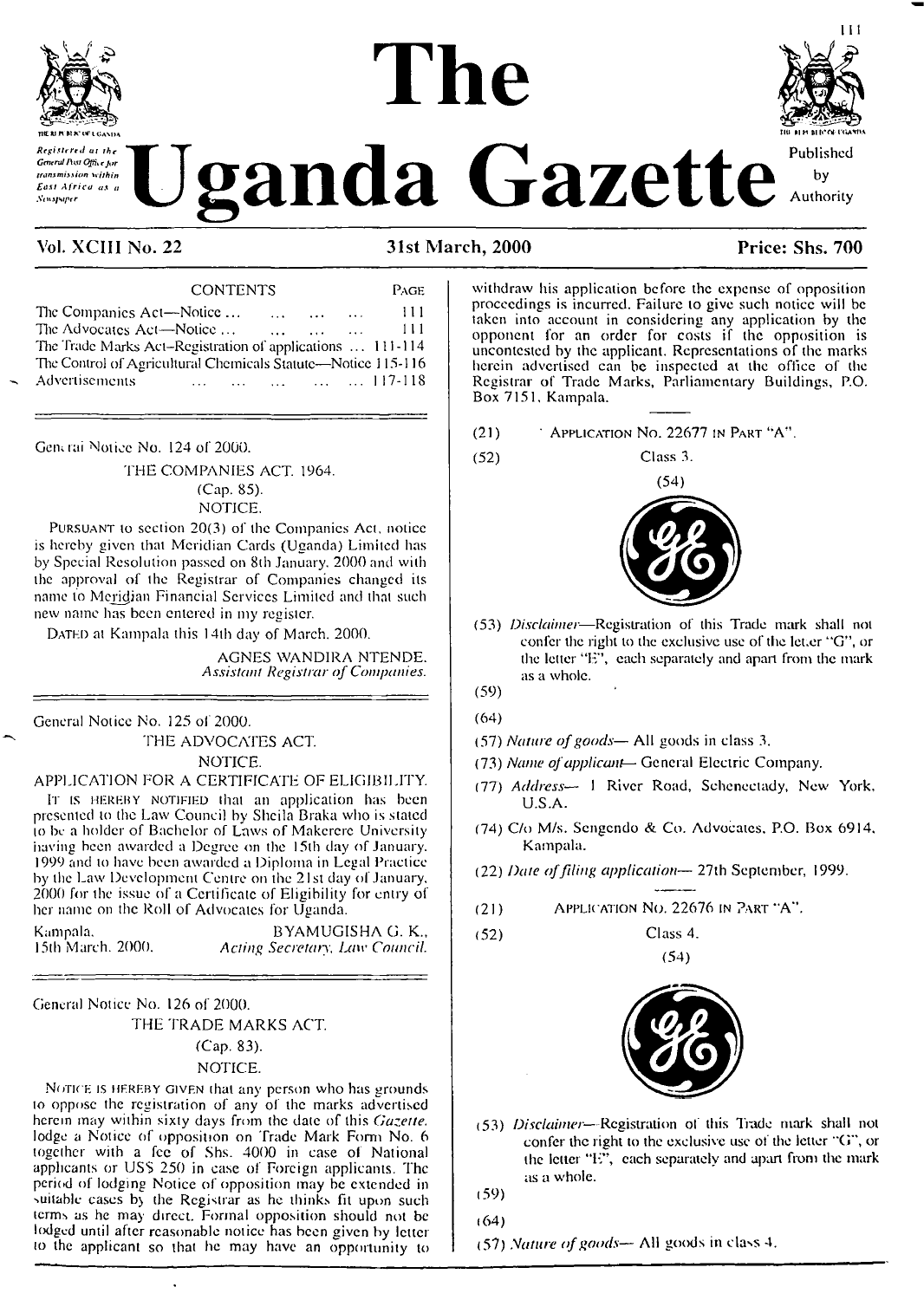- (73) *Name ofapplicant—* General Electric Company.
- (77) *Address—* <sup>1</sup> River Road. Schenectady. New York, U.S.A.
- (74) C/o M/s. Scngendo & Co. Advocates, P.O. Box 6914. Kampala.
- (22) *Date* of filing *application*  $\leftarrow$  27th September. 1999. (52) Class 7.
- (21) Application No. 22675 in Part "A".
- (52)



Class 6.

- (53) *Disclaimer*—Registration of this Trade mark shall not confer the right to the exclusive use of the letter "G", or the ictter "E", each separately and apart from the mark as a whole.
- (59)
- **(64)**
- (57) *Nature ofgoods—* AH goods in class 6.
- (73) *Name ofapplicant—* General Electric Company.
- (77) *Address—* <sup>1</sup> River Road. Schenectady, New York. U.S.A.
- (74) C/o M/s. Sengendo & Co. Advocates, P.O. Box 6914, Kampala.
- (22) *Date offding application—* 27th September, 1999. (52) Class 8.
- (21) Application No. 21888 in Part 'A'\*.
- (52) Class 9.

(54)



- **(53)**
- (59) *Restrii tion to Colours—* The mark is lined for the colours blue and red and the colours arc claimed as a feature of the mark.

**(64)**

- (57) *Nature of goods* Computer software programs for use in connection with banking, financial, investment and insurance services, and related materials, magnetically encoded plastic access cards for use in connection with banking, financial, investment and insurance services; plastic cards with embedded computer chips for use in connection with banking, financial, investment and insurance services; and automatic teller machines.
	- (73) *Name ofapplicant—* BankAmcrica Corporation.
	- (77) *Address—* 100 North Tryon Street, Charlotte. NC 28255, U.S.A.
- (74) C/o M/s. Magezi, Ibalc & Co. Advocates. P.O. Bo' 10969, Kampala.
- (22) *Date offiling application—* 29th September, 1998.
- (21) Application No. 22674 in Part "A".
	-



- (53) *Disclaimer*—Registration of this Trade mark shall noi confer the right to the exclusive use of the letter "G". or the letter "E". each separately and apan from the mark as a whole.
- (59)

(64)

- (57) *Nature ofgoods—* All goods in class 7.
- (73) *Name ofapplicant—* General Electric Company.
- (77) *Address—* <sup>1</sup> River Road. Schenectady, New York. U.S.A.
- (74) C/o M/s. Sengendo & Co. Advocates, P.O. Box 6914, Kampala.
- (22) *Date offiling application—* 27th September, 1999.
- (21) Application No. 22673 in Part 'A".
	-



- (53) *Disclaimer—*Registration of this Trade mark shall not confer the right to the exclusive use of the letter "G". or the letter "E". each separately and apart from the mark as a whole.
- (59)
- (64)
- (57) *Nature ofgoods—* All goods in class 8.
- (73) *Name ofapplicant—* General Electric Company.
- (77) *Address—* <sup>1</sup> River Road. Schenectady, Nev. York. U.S.A.
- (74) C/o M/s. Sengendo & Co. Advocates. P.O. Box 6914. Kampala.
- (22) *Date offiling application—* 27th September, 1999.
- (21) Application <sup>N</sup>o. <sup>22931</sup> in <sup>P</sup>art 'A'.
- (52) Class 9.

(54)

# E-SNAP

'53) *Disclaimer*—Registration of this Trade mark shall give no right to the exclusive use of the letter "E" except as represented.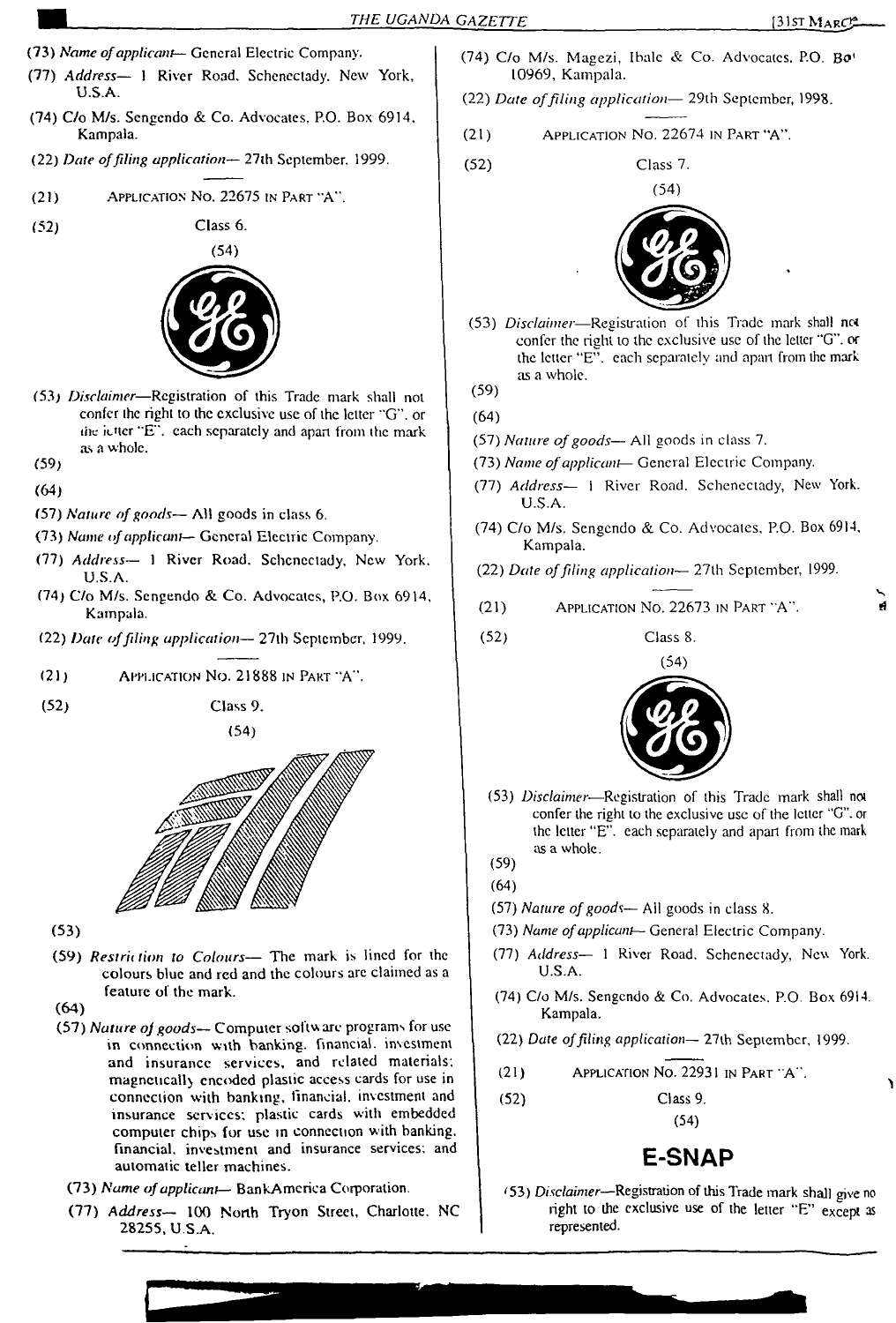- (59)
- (64)
- (57) *Nature of goods—* Scientific, nautical, surveying, electric, electronic, photographic, cinematographic, optical, leaching, weighing, measuring, signalling, checking (supervision) and life-saving apparatus and instruments, including electric dry cells and batteries of all kinds.
- (73) *Name ofapplicant—* Evcready Battery Company Inc.
- (77) *Address—* One Checkerboard Square, St. Louis, Missouri 63164, U.S.A.
- (74) C/o M/s. Magezi, Ibalc & Co. Advocates, P.O. Box 10969. Kampala.
- (22) *Date offiling application—* 3rd January, 2000.
- (21) Application No. 22672 in Part "A".
- (52) Class 9.



- (53) *Disclaimer*—Registration of this Trade mark shall not confer the right to the exclusive use of the letter "G". or the letter "E". each separately and apart from the mark as a whole.
- (59)
- (64)
- (57) *Nature ofgoods—* All goods in class 9.
- (73) *Name ofapplicant* General Electric Company.
- (77) *Address—* <sup>1</sup> River Road, Schenectady. New York, U.S.A.
- (74) C/o M/s. Sengendo & Co. Advocates. P.O. Box 6914. Kampala.
- (22) *Date offiling application—* 27th September. 1999.
- $(21)$ Application No. 22671 in Part "A".
- $(52)$



Class 10.

- (53) *Disclaimer —*Registration of this Trade mark shall not confer the right to the exclusive use of the letter "G", or the letter "E", each separately and apart from the mark as a whole.
- $(59)$
- (64)
- (57) *Nanin of goods—* All goods in class 10.
- (73) *Name <fapplicant—* General Electric Company
- (77) *Address—* <sup>1</sup> River Road, Schenectady, New York, U.S.A.
- (74) C/o M/s. Sengendo & Co. Advocates, P.O. Box 6914, Kampala.
- (22) *Date offiling application* 27th September, 1999.
- (21) Application No. 22670 in Part "A".

(52) Class 11.



- (53) *Disclaimer*—Registration of this Trade mark shall not confer the right to the exclusive use of the letter "G", or the letter "E", each separately and apart from the mark as a whole.
- (59)
- (64)
- (57) *Nature ofgoods—* All goods in class <sup>1</sup> 1.
- (73) *Name ofapplicant* General Electric Company.
- (77) *Address—* <sup>1</sup> River Road, Schenectady, New York, U.S.A.
- (74) C/o M/s. Sengendo & Co. Advocates. P.O. Box 6914. Kampala.
- (22) *Date offiling application—* 27th September, 1999.
- (21) Application No. 21889 in Part "A".
- (52) Class 16. (54)



(53)

- (59) *Restriction to Colours—* The mark is lined for the colours blue and red and the colours arc claimed as a feature of the mark.
- (64)
- (57) *Nature of goods—* Prints and publications relating to the banking, financial, investment and insurance industries; and credit cards, debit cards, access cards and smart cards.
- (73) *Name ofapplicant—* BankAinerica Corporation. .
- (77) *Address—* 100 North Trvon Street. Charlotte. NC 28255, U.S.A.
- (74) C/o M/s. Magezi, Ibale & Co. Advocates. P.O. Box 10969. Kampala.
- (22) *Date offding application-* 29th September. 1998. :;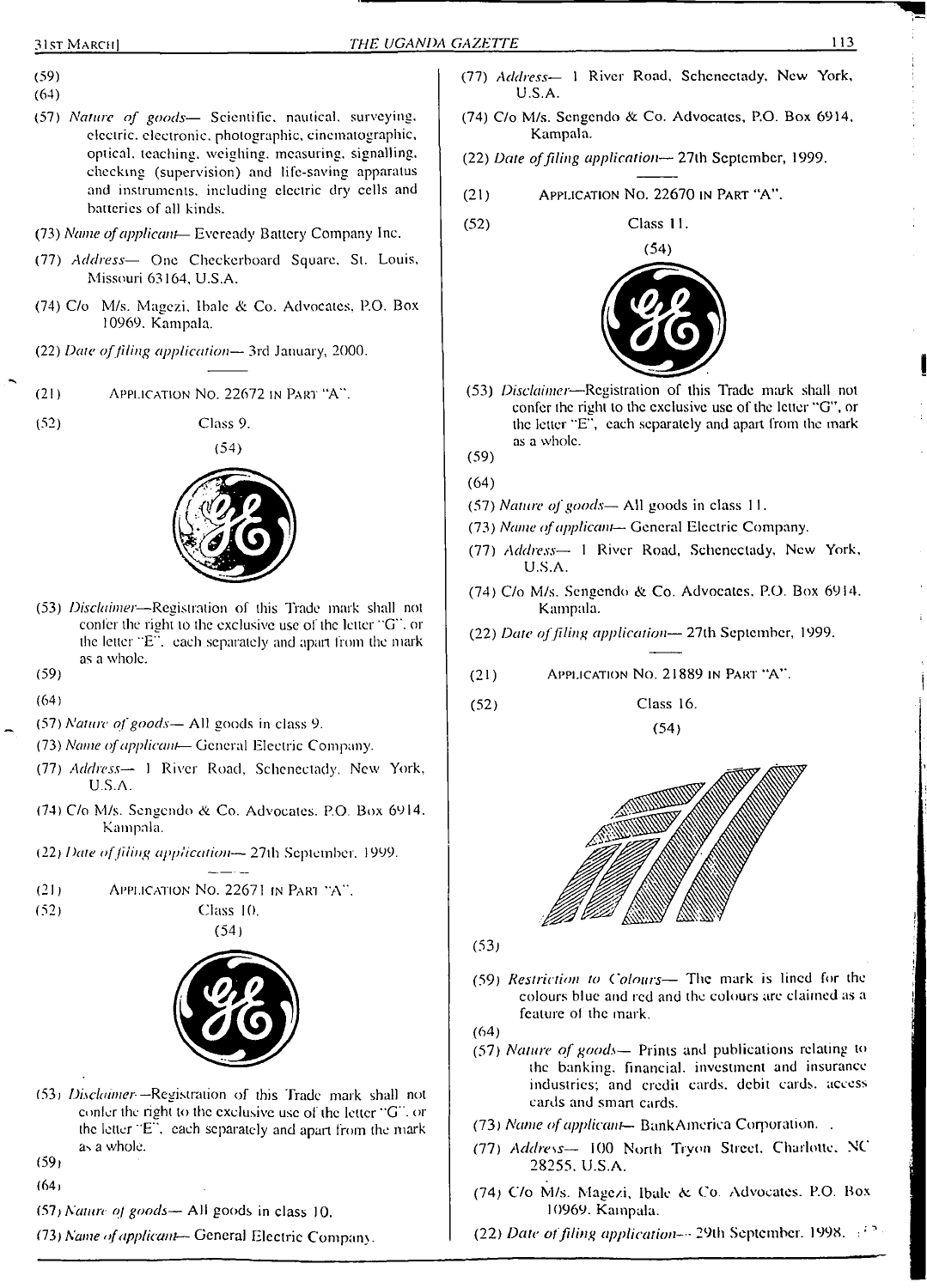

- (57) *Nature of goods—* Bleaching preparations and other substances for laundry use; cleaning, polishing. scouring and abrasive preparations; soaps, perfumery, essential oils, cosmetics, hair lotions, dentifrices.
- (73) *Name of applicant—* AMKA Products International Limited.
- (77) *Address—* Castle River House, 14 & 15 Parliament Street, Dublin 2. Republic of Ireland.
- (74) C/o M/s. Magczi, Ibalc & Co. Advocates, P.O. Box 10969. Kampala.
- (22) *Dare offiling application—* 31st December. 1996.
- (21) Application No. 23071 in Part "A".
- Class 31.



- (53) *Disclaimer*—Registration of this Trade mark shall give no right to the exclusive use of the words "SEED MEAL" and "SHAMBA" except as represented.
- (57) *Nature ofgoods—* Seed meal, animal feeds and poultry feeds and all goods included in this class.
- (73) *Name ofapplicant—* Mukwano Industries 'U' Limited.
- *UH) Address—* Plot M 30 Press House Road, P.O. Box 2671, Kampala.
- (22) *Date offling application—* 2nd March. 2000.
- Application No. 22945 in Part "A".
	-

Class 5. (54)

# ZEPREVE

- (57) *Nature of goods—* Pharmaceutical and medicinal preparations and substances.
- (73) *Name ofapplicant—* Smithkline Beecham Corporation.
- (77) *Address—* One Franklin Plaza. Philadelphia. Pennsylvania 19101. U.S.A.
- (74) C/o M/s. Hunter & Greig Advocates, P.O. Box 7026. Kampala.
- (22) *Date offling application—* 12th January, 2000.

Kampala, . 29th March, 2000.

FIONA BAYIGA. *Assistant Registrar ofTrade Marks.*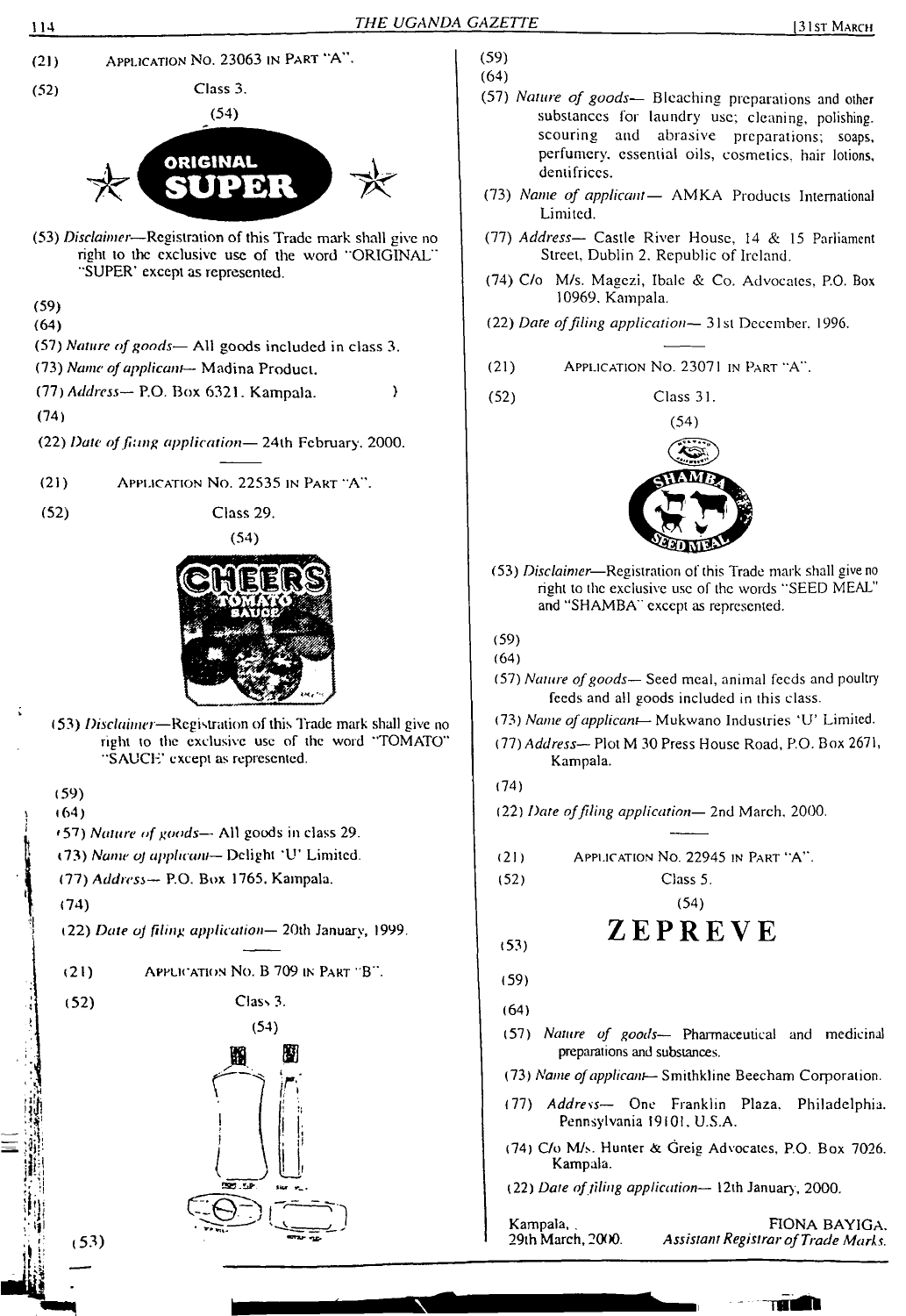## General Notice No. 127 of 2000.

REGISTRATION OF AGRICULTURAL CHEMICALS, DEALERS, FUMIGATORS AND PREMISES.

Under the powers conferred upon the Registrar of Agricultural Chemicals under section 5 (c) of the Control of Agricultural Chemicals Statute, No. 8 of 1989 and in fulfillment of section 41 (a) of the Statutory Instrument No. 85, The Agricultural Chemicals (Registration and Control Regulations of 1993, the following Agricultural Chemicals. Dealers, Fumigaiors, and Premises have been registered with the Agricultural Chemicals Board over the period 1998 - 1999 and arc hereby gazetted. Continued use and renewal of the Registration is subject to good performance and safety.

## REGISTRATION OF AGRICULTURAL CHEMICALS. DEALERS, FUMIGATORS AND PREMISES

| Date       | Code                                   | Trade Name                   | Common Name                                  | Firm                                              |
|------------|----------------------------------------|------------------------------|----------------------------------------------|---------------------------------------------------|
| 26/11/98   | Ugc/98/00192/Fu/T                      | Mancolaxyl                   | Metalaxyl+Mancozeb<br>72%wp                  | United Phosphorous India                          |
| 26/11/98   | Ugc/98/00193/In/T                      | Lancer                       | Acephate 75% SP                              | United Phosphorous India                          |
| 26/11/98   | Ugc/98/00194/In/T                      | Kinalux                      | Quinalphos 25% EC                            | United Phosphorous India                          |
| 03/12/98   | Ugc/98/00195/In/RR                     | Agrothoate 40EC              | Dimethoate 40% EC                            | Trans Agro, Germany                               |
| 03/12/98   | Ugc/98/00196/In/RR                     | Agrotrothion 50 EC           | Fenitrothion 50% EC                          | Trans Agro, Germany                               |
| 03/12/98   | Ugc/98/00197/In/RR                     | Agrocytrin 5 EC              | Cypermethrin 5%                              | Trans Agro, Germany                               |
| 03/12/98   | Ugc/98/00198/Fu/RR                     | Agrozeb 80 WP                | Mancozeb 80% WP                              | Trans Agro, Germany                               |
| 03/12/98   | Ugc/98/00199/Fu/RR                     | Agromyl 50WP                 | Benomyl 50% WP                               | Trans Agro, Germany                               |
| 03/12/98   | Ugc/98/00200/He/RR                     | Agrosate 360                 | Glyphosate 36%                               | Trans Agro, Germany                               |
| 03/12/98   | Ugc/98/00201/In/RR                     | Agrochlordi 500 EC           | Chlorpyrifos 27.8% +<br>Dimethoate 22.2%     | Trans Agro, Germany                               |
| 4/12/98    | Ugc/98/00202/Fu/R                      | Penncozeb 80                 | Mancozeb 800gm/Kg WP                         | Elf Atochem Agri B.V. Holland                     |
| 14/12/98   | Ugc/98/00203/In/RR                     | Dursban 4E                   | Chlorpyrifos Ethyl 48%<br>EC                 | Dow Agrosciences (Formerly<br>DOWELANCO) U.K.     |
| 30/12/98   | Ugc/98/00204/Fu/T                      | Famcozeb 80%                 | Mancozeb 80% WP                              | Limin Chemicals Ltd., China                       |
| 25/1/99    | Ugc/99/00205/He/R                      | PilaRound<br>(Pilarsato)     | Glyphosate 41%WW-SI                          | Pilarquim Corp Taipei, Taiwan                     |
| 25/1/99    | Ugc/99/00206/Hc/R                      | Pilaroxone                   | Paraquat 24% WW-SI                           | Pilarquim Corp Taipei, Taiwan                     |
| 4/2/99     | Ugc/99/00207/1n/R                      | Icon                         | Lambdacyhalothrin                            | Zeneca, Agro chemicals, U.K.                      |
| 11/2/99    | Ugc/99/00208/In/R                      | Decitab 0.005%               | Deltamethrin 0.005%<br>(0.5g a.i/Tablct)     | Agrevo EA. Ltd                                    |
| 9/3/99     | Ugc/99/00209/Fu/RR                     | Dithane M45                  | Mancozeb 80% WP                              | Rohm and Haas Italia S.R.I.                       |
| 29/4/99    | Ugc/99/00210/in/R                      | Sherpaz                      | Cypermethrin 5%                              | Pazchem Israel.                                   |
| 27/7/99    | Ugc/99/00211/He/R                      | Dinron                       | Diuron 80%                                   | Sanachem (pty) Ltd. S. Africa                     |
| 27/7/99    | Ugc/99/00212/He/R                      | Mamba                        | Glyphosate 36%                               | Sanachem (pty) Ltd. S. Africa                     |
| 27/7/99    | Ugc/99/00213/In/R                      | Sanvalerate                  | Fenvalerate 20%                              | Sanchem (pty) Ltd. S. Africa                      |
| 27/7/99    | Ugc/99/00214/Fu/R                      | Sancozeb                     | Mancozeb 80%                                 | Sanchem (pty) Ltd. S. Africa                      |
| 27/7/99    | Ugc/99/00215/Fu/RR                     | Ridomil Gold (mz)<br>63.6 WP | Mancozeb 56% +<br>Metalaxyl 7.5%             | Novartis E.A. Ltd., Nairobi                       |
| 27.7/99    | Ugc/99/00216/In/RR                     | Fenom "p" 425 EC             | Polytrin "P"                                 | Novartis E.A. Ltd., Nairobi                       |
| 27/7/99    | Ugc/99/00217/Fu/R                      | Thiovit                      | Sulphur 80% WW                               | Novartis EA Ltd., Nairobi                         |
| 27/7/99    | Ugc/99/00218/In/R                      | Tempo                        | Betacyfluthrin 12.5%                         | Bayer EA Ltd.                                     |
| 27/7/99    | Ugc/99/00219/Fu/R                      | Melthane Super               | Mancozeb 80%WP                               | ElfAtochem Agri. B.V. Rotterdam<br>Netherlands    |
| 27/9/99    | Ugc/99/00220/1n/R                      | Dynamec 1.8 EC               | Abamectin                                    | Novartis E.A. Ltd., Nairobi                       |
| 29/10/99   | Ugc/99/00221/Ac/T                      | Almatix                      | Amitraz 12.5%                                | Almandine Corporation S. Africa                   |
| 29/10/99   | Ugc/99/00222/In/T                      | D-C-Tron Plus                | (Paraffin Oil SN 12)<br>(Paraffin Oil SN 30) | Caltex Petroleum Australia (Pty) Ltd<br>Australia |
| 11/11/99   | l'gc/99/00223/In/T                     | Bifenthrin Grain<br>Dust     | Bifenthrin 0.1% Dust                         | FMC Corporation Philadelphia U.S.A                |
| 11/11/99   | l gc/99/00224/In/RR                    | Talstar 2.5 EC               | Bifenthrin 2.5%                              | FMC Corporation Philadelphia U.S.A                |
| 11/11/99   | Ugc/99/00225/In/RR                     | Dominex TB                   | Alphacypermethrin 50%                        | FMC Corporation Philadelphia U.S.A                |
| 11/11/99   | Ugc/99/00226/In/Ne/RR                  | Furadan 5G                   | Carbofuran 5%EC                              | FMC Corporation Philadelphia U.S.A                |
| 11/11/99   | l'gc/99/00227/1n/Ne/RR                 | Marshal 5G                   | Carbosulfan 5%                               | FMC Corporation Philadelphia U.S.A                |
| 11/11/99   | Ugc/99/00228/In/Ne/RR                  | Marshal 25 EC                | Carbosulfan 25% EC                           | FMC Corporation Philadelphia U.S.A                |
| 10/01/2000 | Ugc/2000/00229/ln/Ne/RR Chlorban 20 EC |                              | Chlorpyrifos 20% EC                          | United Phosphorous Ltd. India                     |
| 10/01/2000 | Ugc/2000/00230/In/RR                   | Ustaad 10 EC                 | Cypermethrin 10%                             | United Phosphorous Ltd. India                     |
| 10/01/2000 | Ugc/2000/00231/Fu/RR                   | Uthane M45 WP                | Mancozeb 80% WP                              | United Phosphorous Ltd. India                     |
| 10/01/2000 | Ugc/2000/00232/In/RR                   | Nugor 40 EC                  | Dimethoate 40% EC                            | United Phosphorous Ltd. India                     |
| 10/01/2000 | L'gc/2000/00233/In/RR                  | Perkill 10 EC                | Permethrin 10% EC                            | United Phosphorous Ltd. India                     |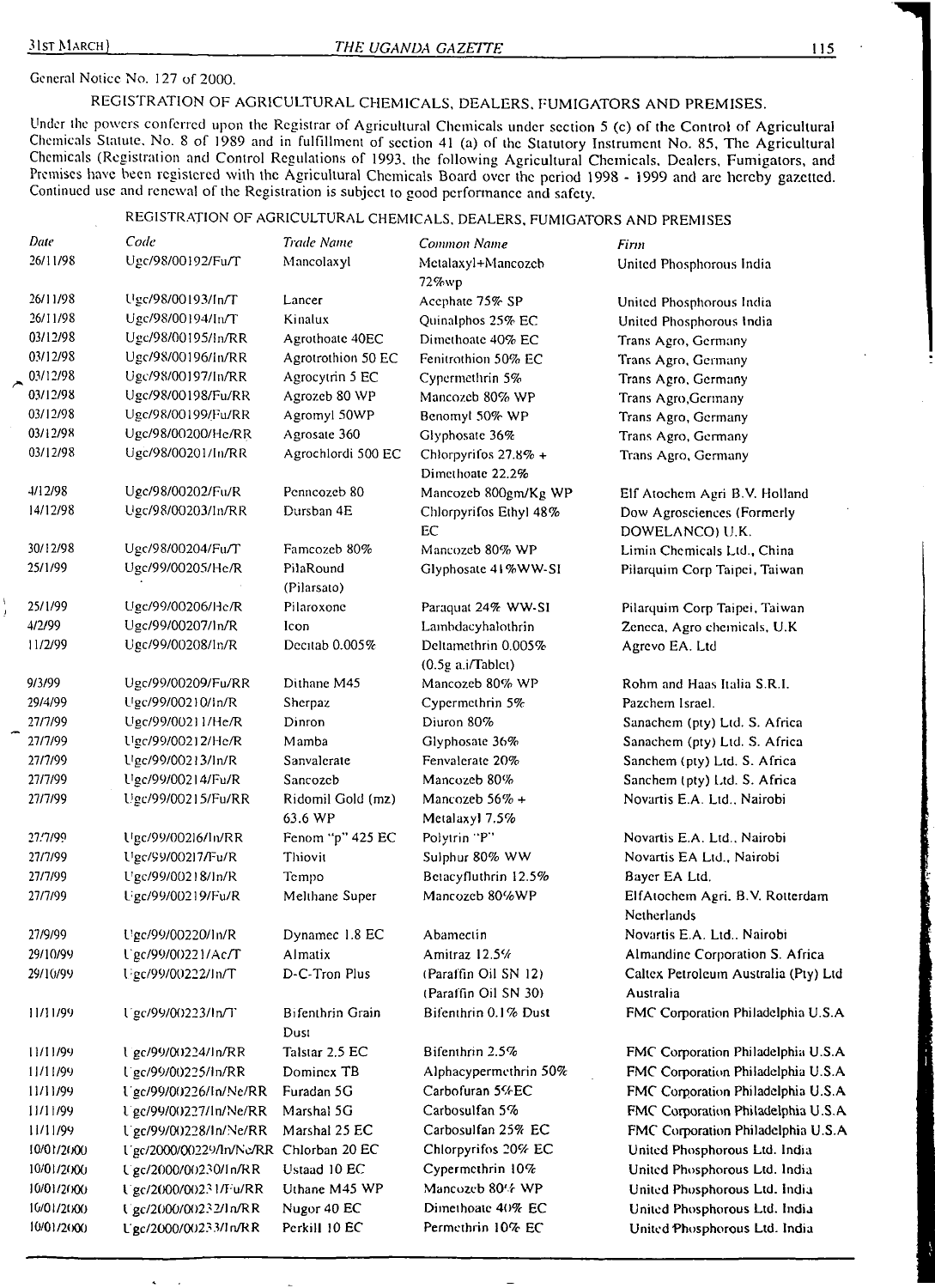| 116       |                   | THE UGANDA GAZETTE                                                                            | $\{31$ st Map $\subseteq$                                   |
|-----------|-------------------|-----------------------------------------------------------------------------------------------|-------------------------------------------------------------|
|           |                   | PREMISES REGISTERED TO SELUSTORE AGRICULTURAL CHEMICALS                                       |                                                             |
| Date      | Code              | <b>Business Name</b>                                                                          | Proprietor                                                  |
| 27/11/98  | UgP/98/0033/S     | General + Allied Ltd. Plot 21<br>Pattni House, Nakivubo place,<br>Kampala                     | Mr. Gowda                                                   |
| 15/2/99   | UgP/99/00034/GT   | Cooper (U) Ltd., Plot 41/43<br>Nasser Rd. Kampala                                             | Cooper (U) Ltd.                                             |
| 11/3/99   | UgP/99/00035/GT   | Afrique International Ltd. Plot<br>152, 6th Street. Kampala                                   | Mr. Kibalama Katumba<br>P.O. Box 1698 KAMPALA               |
| 27/10/99  | UgP/99/00036/ST   | Lyala Bisi Farm Supply, Plot<br>12. Nakivubo Green, Kampala                                   | Ms Easter Nabirinzi.<br>P.O. Box 9508, KAMPALA              |
| 28/10/99  | UgP/99/00037/GT   | New World Services Ltd.                                                                       | Mr. Andrew Kisekka,<br>P.O. Box 1419, KAMPALA               |
| 9/11/99   | UgP/99/00038/ST   | Tropical Investments, Plot 12<br>Ben Kiwanuka Street                                          | Mr. C. Billy Mullo.<br>P.O. Box 9508, KAMPALA               |
| 3/12/99   | UgP/99/00039/ST/R | Musajjawaza, Plot 21.<br>Nakivubo Place                                                       | Ms Ruth Musajjawaza                                         |
| 14/1/2000 | UgP/2000/00040/GT | Murphy Chemicals (U) Ltd.<br>Nalukolongo Industrial Area<br>Masaka Rd. Kampala                | Mr. C. Richard Masagazi<br>P.O. Box 3503<br><b>KAMPALA</b>  |
| 14/1/2000 | UgP/2000/00041/ST | Murphy Chemicals (U) Ltd.<br>Plot 24/IB, Owino Market<br>Nakivubo Place, Kampala              | Mr. C. Richard Masagazi<br>P.O. Box 3503.<br><b>KAMPALA</b> |
| 17/1/2000 | UgP/2000/00042/ST | <b>Bukoola General Enterprises</b><br>Plot 12. Ben Kiwanuka Street.<br>P.O. Box 3200. Kampala | Mr. Charles Walusimbi.<br>P.O. Box 3700. Kampala            |

#### DEALERS REGISTERED TO SELL AGRICULTURAL CHEMICALS

| Date       | Code                  | Category | Proprietor/Dealer                                                                                    |
|------------|-----------------------|----------|------------------------------------------------------------------------------------------------------|
| 1173/99    | UgDL/99/0015/R        | Dealer   | Mr. Kibalama Katumba<br>Afrique International Ltd.<br>P.O. Box 1698. Kampala                         |
| 27/10/99   | UgDL/99/0016/R        | Dealer   | Ms Easter Nabirinzi<br>Lyala Bisi Farm Supply<br>P.O. Box 9508. Kampala                              |
| 9/11/99    | <b>UgDL/99/0017/R</b> | Dealer   | Mr. C. Billy Mullo<br>Tropical Investments Plot 12.<br>Ben Kiwanuka Street<br>P.O. Box 9508. Kampala |
| 3/12/99    | UgDLJ99/0018/R/R      | Dealer   | Ms Ruth Musajjawaza<br>P.O. Box 21, Nakivubo place<br><b>KAMPALA</b>                                 |
| 14/01/2000 | UgDL/2000/0019/R      | Dealer   | Mr. Richard Cliff Masagazt.<br>P.O. Box 3503, KAMPALA                                                |
| 17.1/2000  | UgDL/20000020/R       | Dealer   | Mr. Charles Walusimbi<br>Bukoola General Enterprises.<br>P.O. Box 3700, KAMPALA                      |

# I I MIGATOR REGISTERED TO HANDLE AGRICULTURAL CHEMICALS

| Date     | Cridr                 | <i><b>Fumigator</b></i> | <b>Business Name/Address</b>                     |
|----------|-----------------------|-------------------------|--------------------------------------------------|
| 28/10.99 | <b>UgFg/99/0008/R</b> | Fumigator               | Mr. KisekkaAndrew-                               |
|          |                       |                         | New World Services Ltd.<br>P.O. Box 1419 KAMPALA |

Ó

Dated at Entebbe this <sup>1</sup>4th day of January 2000

KOMAYOMBI BULEGEYY *for Register.*

**r**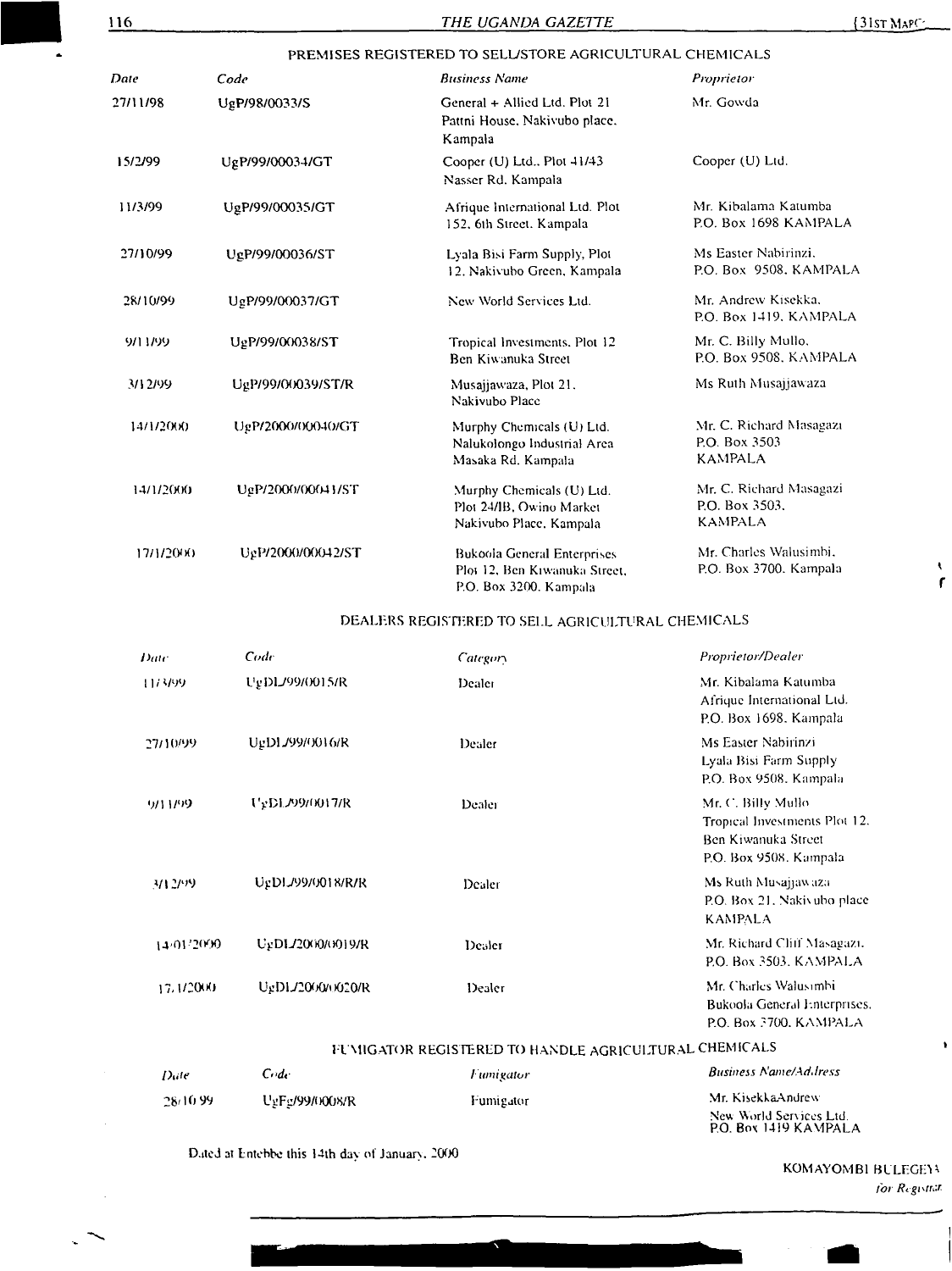# **ADVERTISEMENTS**

THE REGISTRATION OF TITLES ACT. 1964. (Cap. 205). NOTICE.

ISSUE OF SPECIAL CERTIFICATE OF TITLE.

Ssesc Block 62 Plot 2 (formerly Mailo Register Volume 684 Folio 21) 280.0 acres at Mukoma (Buyovu Island).

NOTICE IS HEREBY GIVEN that after the expiration of one month from (he publication hereof. <sup>I</sup> intend to issue in the names of Fesito Lugayavu, a special Certificate of Title under the above mentioned Block and Plot, the Certificate of Tile which was originally issued having been lost.

Masaka, A. ORIKIRIZA, A. ORIKIRIZA, A. ORIKIRIZA, A. ORIKIRIZA, 1st February, 2000. *for ChiefRegistrar of Titles.*

THE REGISTRATION OF TITLES ACT, 1964. (Cap. 205). NOTICE.

ISSUE OF SPECIAL CERTIFICATE OF TITLE.

*Leasehold Register—*Volume 1262 Folio 21, Plot No. 28, Igara Block 2, al Kyeilembe, Bumbaire, Igara.

NOTICE IS HEREBY GIVEN that after the expiration of one month from the publication hereof. I intend to issue in the names of Francis Ntobotobo of P.O. Box 44 Bushenyi, a special Certificate of Title under the above Volume and Folio, the Certificate of Title which was originally issued having been lost.

Kampala. WILLIAM M. MUKALAZI, 17th February. 2000. *for ChiefRegistrar ofTitles.*

#### THE REGISTRATION OF TITLES ACT, 1964. (Cap. 205). NOTICE.

ISSUE OF SPECIAL CERTIFICATE OF TITLE.

*Leasehold Register—*Volume 61 Folio 1, Plot No. 20 Block \*'D" Katakwi.

NOTICE IS HEREBY GIVEN that after the expiration of one month from the publication hereof. I intend to issue in the names of Bandali Savji of P.O Katakwi, a special Certificate of Title under the above Volume and Folio, the Certificate of Title which was originally issued having been lost.

| Kampala.          | ROBERT V. NYOMBI.              |
|-------------------|--------------------------------|
| 27th March. 2000. | for Chief Registrar of Titles. |

#### THE REGISTRATION OF TITLES ACT, 1964. (Cap. 205). NOI1CE.

#### ISSUE OF SPECIAL CERTIFICATE OF TITLE.

*Leasehold Register—*Volume 218 Folio 19, Plot No. <sup>11</sup> Martin Road. Jinja.

NOTICE IS HEREBY GIVEN that after the expiration of one month from the publication hereof. I intend to issue in the names of Rameshchandra Chandulal Patel, Prafulchandra Chandulal Patel. Chandulal Kalidas Patel. Sureshchandra Chandulal Patel. Lalitaben Chandulal Patel, Dineshchandra Chandulal Patel. Snehlata Chandulal Patel, and Aruna Chandulal Patel all of P.O. Box 102, Jinja, a special Certificate of Title under the above Volume and Folio, the Certificate of Title which was originally issued having been lost.

Kampala. ROBERT V. NYOMBI,<br>8th February, 2000. *for Chief Registrar of Titles.* 8th February, 2000. *for ChiefRegistrar ofTitles.*

#### THE REGISTRATION OF TITLES ACT, 1964. (Cap. 205). NOTICE.

ISSUE OF SPECIAL CERTIFICATE OF TITLE.

Kyadondo Block 265 Plot 3286. Area 0.889 Hectares at Bunamwaya.

NOTICE IS HEREBY GIVEN that after the expiration of one month from the publication hereof, <sup>I</sup> intend to issue in the names of Badiru Musazi of Mutundwe, Kisigula, Kyadondo, a special Certificate of Title under the above Block and Plot, the Certificate of Title which was originally issued having been lost.

Kampala, NAKISALIWAMAI, 24th March, 2000. *for ChiefRegistrar ofTiles.*

### THE REGISTRATION OF TITLES ACT. 1964. (Cap. 205). NOTICE.

## ISSUE OF SPECIAL CERTIFICATE OF TITLE.

Kinkizi Block 58 Plot 4.

NOTICE IS HEREBY GIVEN that after the expiration of one month from the publication hereof, I intend to issue in the names of Semu Babwctega of Rutugunda, Kirima, Kinkizi, a special Certificate of Title under the above Block and Plot, the Certificate of Title which was originally issued having been lost.

Rukungiri, J.K KARUHANGA, J.K 2000.<br>23rd March, 2000. *for Chief Registrar of Titles*. 23rd March, 2000. *for ChiefRegistrar ofTitles.*

#### THE REGISTRATION OF TITLES ACT, 1964. (Cap. 205). NOTICE.

ISSUE OF SPECIAL CERTIFICATE OF TITLE.

Mawokota Block 92 Plot 84, Area 1.0 Acres at Mpami.

NOTICE IS HEREBY GIVEN that after the expiration of one month from the publication hereof, I intend to issue in the names of Juma Kaggwa of Mpami, Mt. <sup>1</sup> Mawokota P.O. Mpigi, a special Certificate of Title under the above Block and Plot, the Certificate of Title which was originally issued having been lost.

Kampala, **NAKISALI WAMAI.**<br>29th March. 2000. *For Chief Registrar of Titles* 29th March, 2000. *for ChiefRegistrar ofTitles.*

#### THE REGISTRATION OF TITLES ACT, 1964. (Cap. 205). NOTICE.

ISSUE OF SPECIAL CERTIFICATE OF TITLE.

*Leasehold Register*—Volume 1755 Folio 14, Plot No. 91/93. Kaisiga Road. Kasese.

NOTICE IS HEREBY GIVEN that after the expiration of one month from the publication hereof. I intend to issue in the names of Mfite Basaza of P.O. Box 3 Kilembe, a special Certificate of Title under the above Volume and Folio, the Certificate of Title which was originally issued having been lost.

Kampala, WILLIAM M. MUKALAZI. 20th March, 2000. *for ChieJ Registrar ofTitles.*